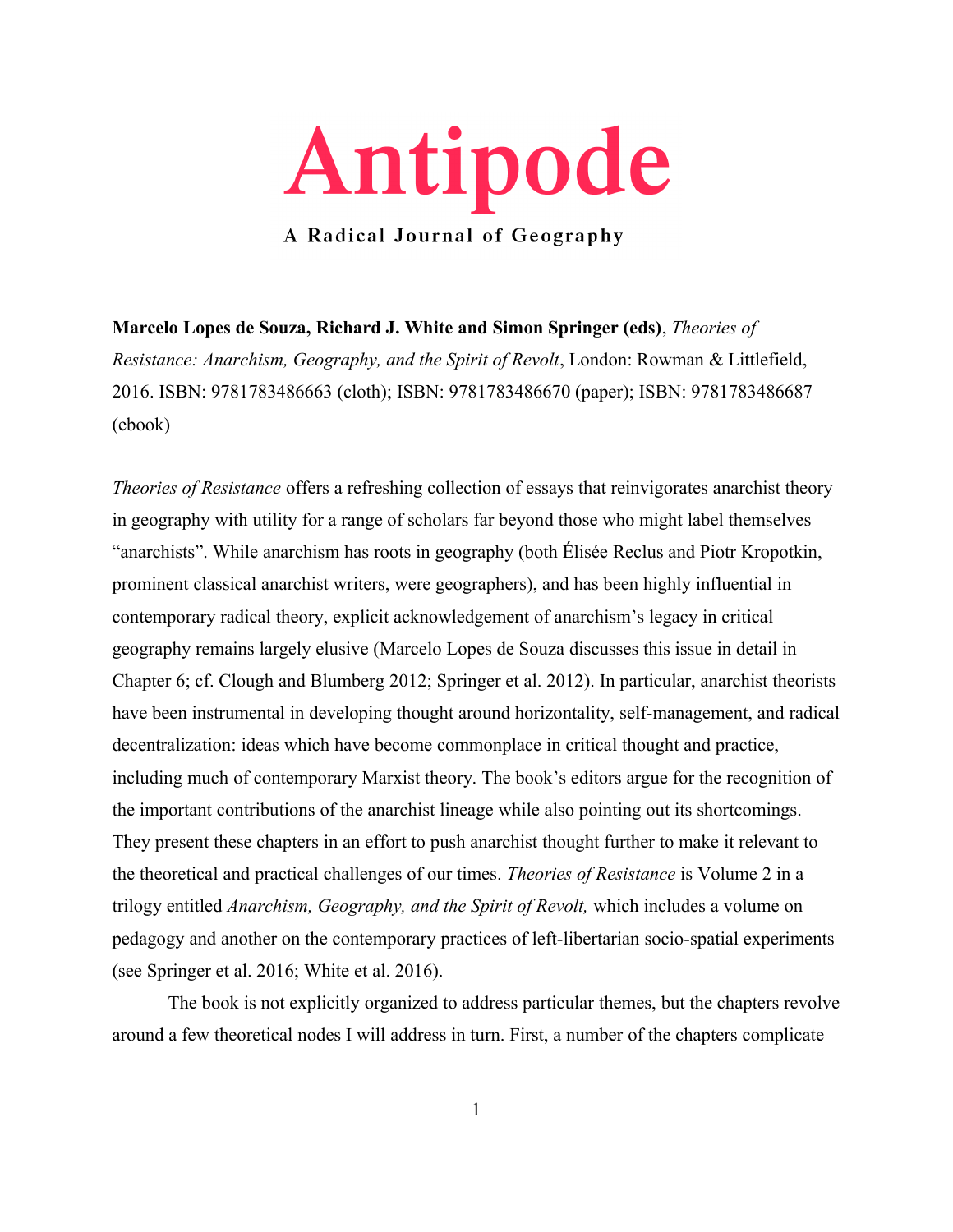

notions of *power and governance*, which have historically been simplistically understood in anarchist thought. While classical anarchism conceptualized anarchist practices as "outside" of governing power, where self-empowered individuals have ultimate freedom, Nathan Eisenstadt (Chapter 2) develops a way of seeing anarchism as a relational form of governance itself. He demonstrates that there is no such thing as a sovereign subject; individual freedom entails a responsibility and (always imperfect) self-discipline to maintain fairly even power relationships with others. In one of the most thoughtful moments of this volume, Eisenstadt asserts that "unless we understand anarchist practices of freedom as governmental, then we will be unable to think and practice more emancipatory modes of governing" (p.33). Along the same lines, Gerónimo Barrera de la Torre and Anthony Ince (Chapter 3) warn that many non-state relationships are created in the image of the state, stressing the importance of research that explores a diversity of organizational forms. Seeing these emancipatory projects as relational governing practices means that anarchism is actually *not* the manifestation of ultimate individual autonomy, but the collective cultivation of new political desires and subjectivities (as Eisenstadt makes very clear). In this vein, Nick Garside (Chapter 10) advocates for attention to informal political realms and "feral" citizens, political agents who disrupt conventions of citizenship and society by their participation in political discourse.

Next, many of the book's contributors are also actively engaged in *decolonizing anarchism* and applying anarchist theory to decolonization efforts. The authors recognize anarchism's spotted history, where activist practices have been labeled "anarchist" when they do not self-identify that way (this tendency is particularly offensive when indigenous cultures and resistances are appropriated by anarchists, as noted in Chapters 3, 8 and 9). Rather than seeing anarchism as the central reference point for all antiauthoritarian practices, this book's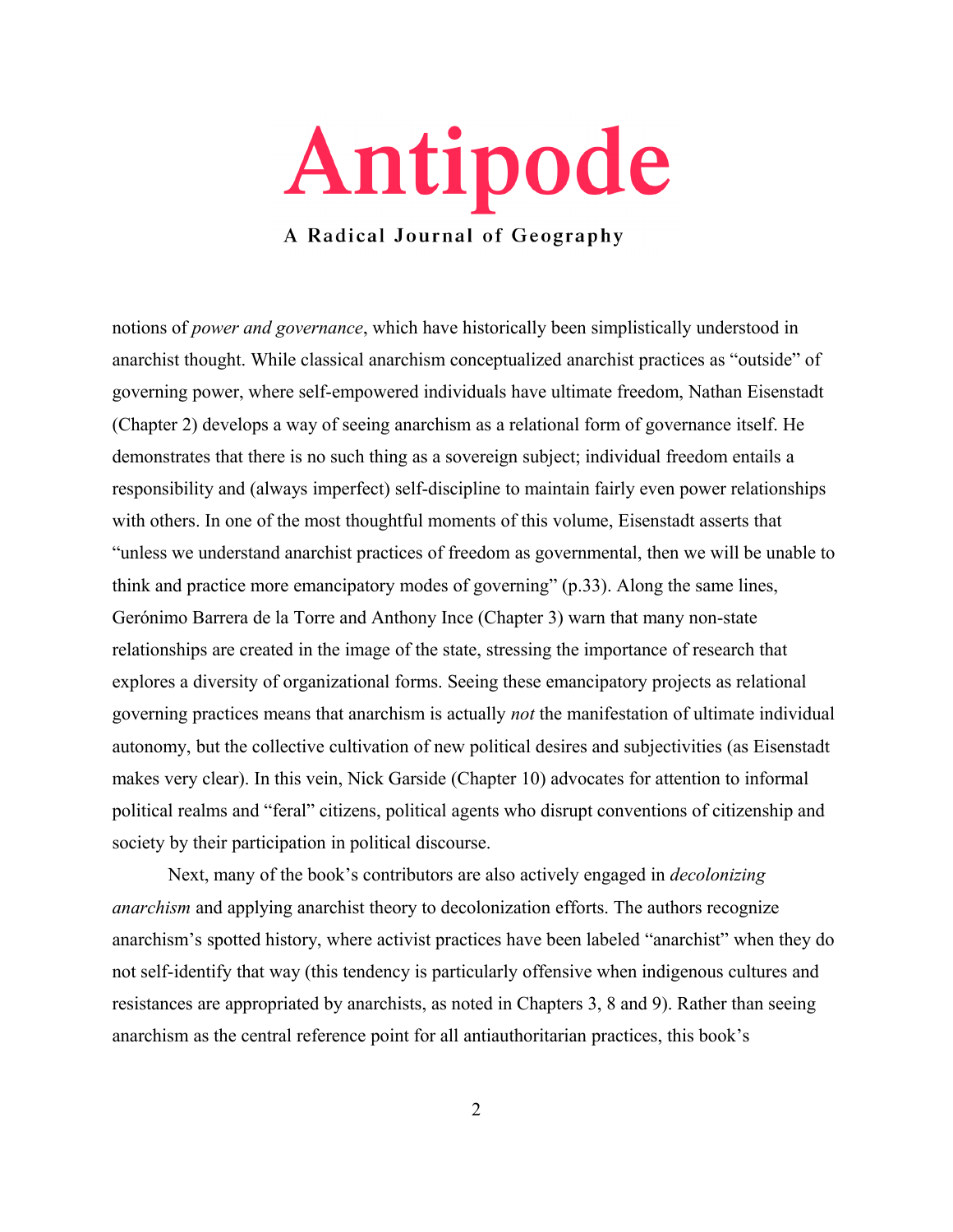

contributors understand it as "just one manifestation of a large family of egalitarian and emancipatory principles and projects" (as articulated in Chapter 3, p.59). As Vanessa Sloan Morgan (Chapter 8) urges, anarchists need to be respectfully engaged with indigenous movements, and Adam Gary Lewis (Chapter 9) argues that anarchists should more explicitly critique settler colonialism in order to engage in co-resistance and co-existence with indigenous communities; otherwise, anarchists risk aiming for a future that comes "at the expense of others who were resisting long before us" (p.207-208). While these critiques are hard-hitting, they only begin to identify the road forward, which Lewis notes will be messy and always imperfect. Two additional themes of this book, explored below, contribute to this effort of decolonizing anarchist theory by developing and complicating notions of space and the state.

Several essays in this volume work to *spatialize anarchist theory* by proposing new ways of understanding land, space, and territory in resistive practices. According to Eisenstadt, "anarchists are concerned with the taking and re-making of space and territory" (p.33), but as Nick Clare and Victoria Habermehl (Chapter 5) point out, anarchism allows and necessitates a radically different conceptualization of the use and occupation of space than the "police" (the Rancierian social order) does. While territorialization by the police is based on the exclusive ownership and occupation of space, Clare and Habermehl speculate that a more radical use of space involves sharing it for multiple purposes, uses, and groups through time. My sense is that in the context of colonization (where the colonizers have no intention of leaving), this pluralistic understanding of space may prove an important notion. As Morgan (Chapter 8) shows, the seizure and transformation of land into territory are "integral to the settler colonial identity" (p.181), so the decolonization of anarchist thought requires a rethinking of the anarchist relationship to place (this idea is discussed at length by Lewis in Chapter 9). The book's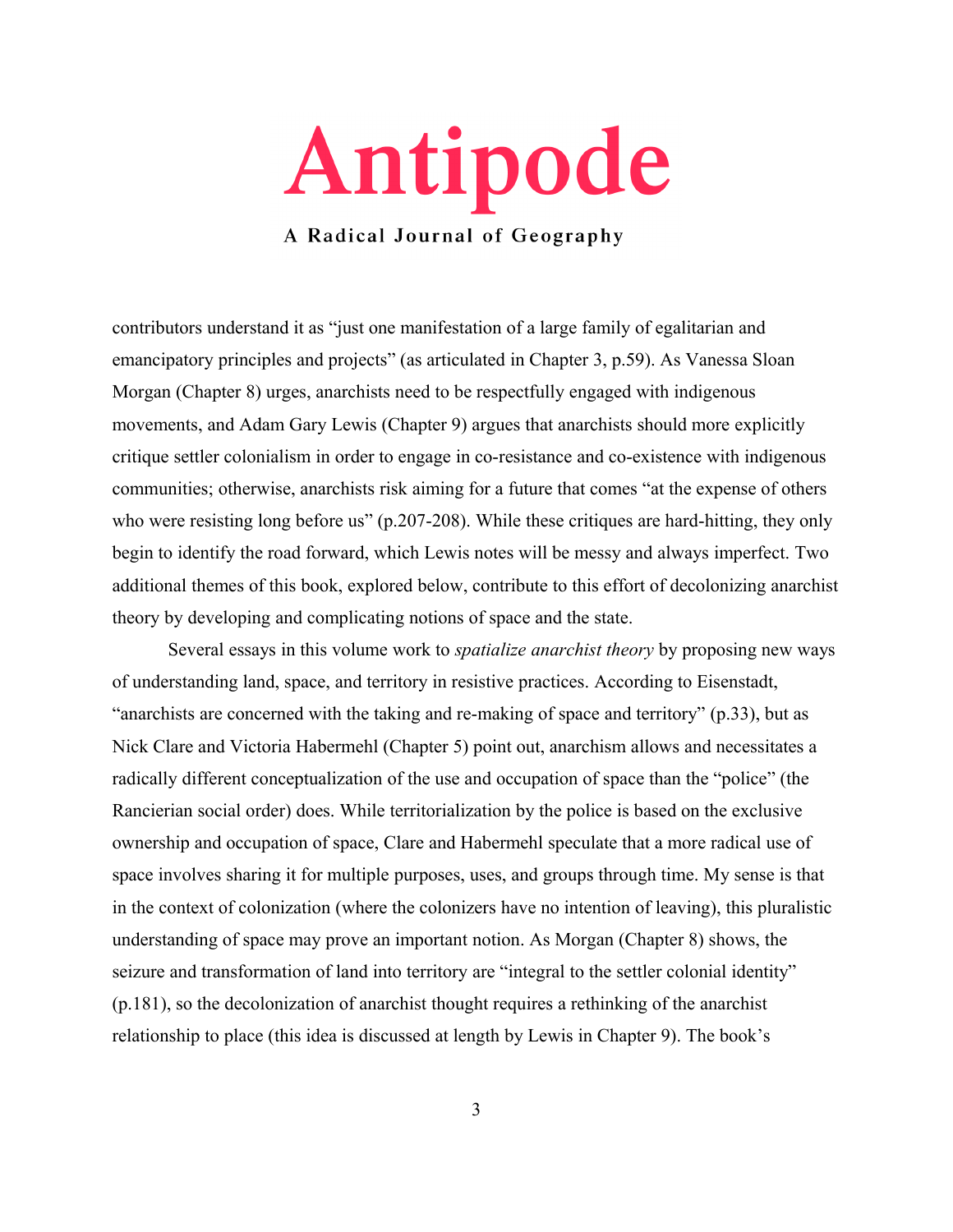

contributors propose multiple ways of conceptualizing place and space in anarchist theory, and the diversity of their ideas corresponds to the diversity of practices and lineages in left-libertarian thought. The vast range of spatial practices in anarchism is most apparent in Chapter 7, where Benjamin Pauli compares and brings together two vastly different understandings of anarchic relationships to place (through Murray Bookchin and Hakim Bey), exploring the theoretical implications of permanent and temporary occupations of land. These discussions are particularly relevant in the contemporary, diverse landscape of activist practices, where Temporary Autonomous Zones, Burning Man, and the Zapatistas all practice very different strategies regarding the use of space.

Finally, the book's contributors do important work in developing analyses of the *state*. As noted by Barrera de la Torre and Ince (Chapter 3), geographers often, even if inadvertently, reproduce notions of a permanent state and myths regarding the necessity of the state. Surprisingly, Lewis (Chapter 9) points out that even colonial theory involves "little analysis of the state itself," which might leave this theory "open to an unacknowledged continuation of the state" (p.220). I see this problem as one of the areas in which anarchist thought, because of its inherent critique of the state, can make some of the greatest contributions to a diversity of theoretical lineages. As Erin Araujo (Chapter 4) shows, many services are assumed to be only the domain of the state, like health care, education, and security, when, in actuality, we are constantly engaged in informal governance practices that only need to be made visible. Here she proposes a process of diversifying the state, pulling from the diverse economies work of Gibson-Graham and colleagues to "see" the multiple forms of governance and service provision already occurring in and outside of the formal state. Her analysis is limited, however, because the examples she uses are mainly drawn from the Zapatistas. While the Zapatistas have made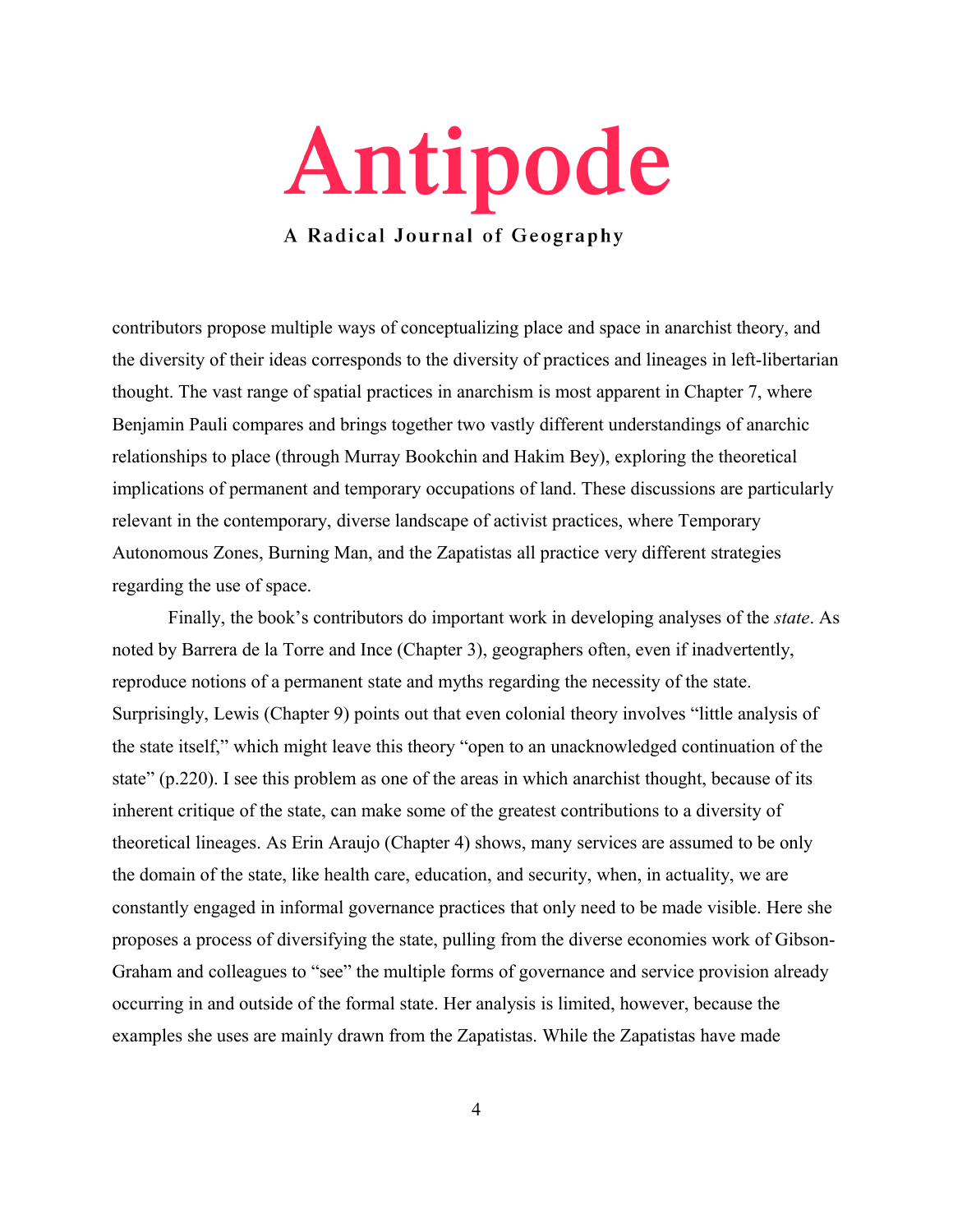

incredible progress in the development of non-state services like education and healthcare, more recognition of everyday governance is needed to drive Araujo's point home.

This is where I see potential new frontiers forming in anarchist theory. A number of the book's contributors highlight the importance of everyday and often-informal modes of governance, uses of space, and encounters, but still return to explicitly anarchist practices for illustrative examples. In other words, this volume showed me that anarchist thought can be applied to practices that are not explicitly anarchist, and provided theoretical frameworks for doing so, but it stopped short of actually demonstrating its broad applicability. Scholars (like myself) studying alternative economies and everyday encounters often disregard anarchism because our empirical objects are not self-identified as anarchist, and may not be explicitly antagonistic toward the state. But *Theories of Resistance* illustrates that anarchism is still applicable and relevant: it can help develop a rich understanding of governance practices, aid in decolonization efforts, explicate the implications of different spatial strategies, and provide a framework for a deconstructive analyses of the state. Crucially, it can be applied to non-anarchist practices without appropriating them *as* anarchist. Like other theoretical traditions, anarchism is dynamic, multiple, and malleable, and this volume's editors and contributors successfully demonstrate its pertinence by honoring anarchism's historical legacy without being constrained by it. I hope their work encourages a diversity of geographers to engage more deeply with anarchism, as they have inspired me to do.